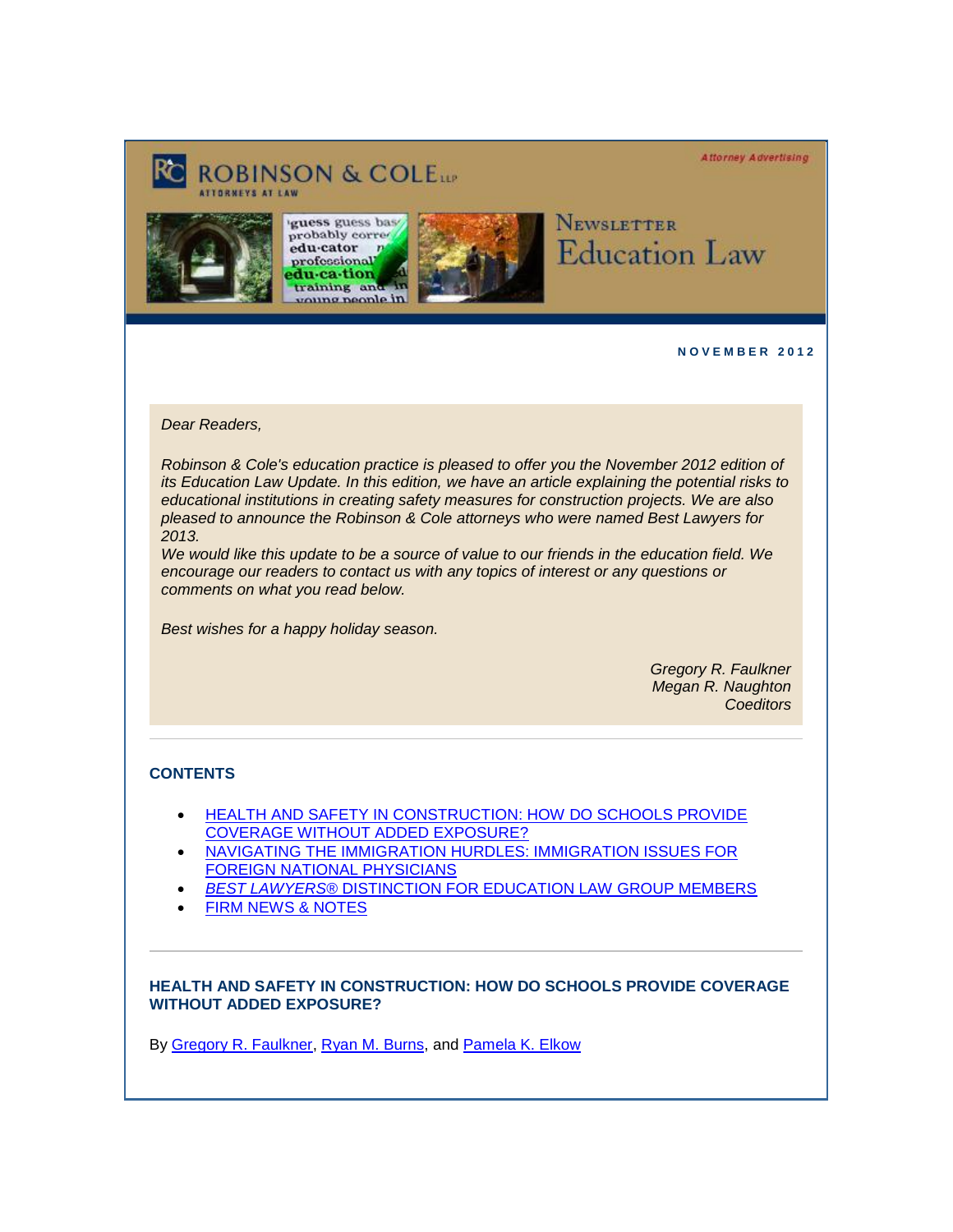Providing a safe environment on a school campus is a primary concern for any educational institution. These concerns are only magnified when a school embarks on a construction project. Along with their concerns for safety, however, educational institutions must balance their concern with potential liability for injuries resulting from accidents on those construction projects.

Specifically, as noted in the cases discussed below, there have been several recent instances in which injured individuals have brought suit against project owners or their representatives and contractors for injuries sustained on projects. While these plaintiffs were unsuccessful in the prosecution of their claims, educational institutions should, nevertheless, take notice of these cases to ensure that they take the proper steps to ensure safety on their campus without incurring additional liability.

Click here to read ["Health and Safety in Construction: How Do Schools Provide Coverage](http://cl.exct.net/?ju=fe2c17757461037b741073&ls=fde61d797263037f7c157477&m=fefb1671756c0d&l=fec811727763027c&s=fe25167675620c7c721078&jb=ffcf14&t=)  [Without Added Exposure?"](http://cl.exct.net/?ju=fe2c17757461037b741073&ls=fde61d797263037f7c157477&m=fefb1671756c0d&l=fec811727763027c&s=fe25167675620c7c721078&jb=ffcf14&t=)

# <span id="page-1-0"></span>**NAVIGATING THE IMMIGRATION HURDLES: IMMIGRATION ISSUES FOR FOREIGN NATIONAL PHYSICIANS**

By [Megan R. Naughton](http://cl.exct.net/?ju=fe2b17757461037b741074&ls=fde61d797263037f7c157477&m=fefb1671756c0d&l=fec811727763027c&s=fe25167675620c7c721078&jb=ffcf14&t=)

Foreign nationals who receive graduate medical education/training in the United States in J-1 status are subject to a two-year home residency requirement, which requires a two-year stay in their home country at the end of their education/training. Unless this requirement is fulfilled or waived, the physician is ineligible to change status to other nonimmigrant visa categories, to obtain an H or L visa, or adjust status to become a legal permanent resident. The process for obtaining a waiver can be challenging. Once the waiver is obtained, however, there are a variety of immigrant categories that employers/physicians may consider to allow the physician to remain in the United States permanently.

Click here to read ["Navigating the Immigration Hurdles: Immigration Issues for Foreign](http://cl.exct.net/?ju=fe2717757461037b741078&ls=fde61d797263037f7c157477&m=fefb1671756c0d&l=fec811727763027c&s=fe25167675620c7c721078&jb=ffcf14&t=)  [National Physicians."](http://cl.exct.net/?ju=fe2717757461037b741078&ls=fde61d797263037f7c157477&m=fefb1671756c0d&l=fec811727763027c&s=fe25167675620c7c721078&jb=ffcf14&t=)

## <span id="page-1-1"></span>*BEST LAWYERS***® DISTINCTION FOR EDUCATION LAW GROUP MEMBERS**

Robinson & Cole LLP was again recognized as having the highest number of attorneys in Connecticut selected by their peers for inclusion in *The Best Lawyers in America*® 2013 (© 2012 by Woodward/White, Inc., Aiken, SC). Across the firm's practice groups and offices, 55 attorneys were named to this year's list, including 46 in Connecticut, and 10 received the distinction for the first time.

Attorneys from the education law group earning the distinction include the following:

**Construction Law**  [Gregory R. Faulkner](http://cl.exct.net/?ju=fe2b17757461037b741775&ls=fde61d797263037f7c157477&m=fefb1671756c0d&l=fec811727763027c&s=fe25167675620c7c721078&jb=ffcf14&t=) (Hartford, CT)

**Corporate Law** [Edward J. Samorajczyk, Jr.](http://cl.exct.net/?ju=fe2c17757461037b741172&ls=fde61d797263037f7c157477&m=fefb1671756c0d&l=fec811727763027c&s=fe25167675620c7c721078&jb=ffcf14&t=) (Hartford, CT) **Construction Law** Martin [A. Onorato](http://cl.exct.net/?ju=fe2d17757461037b741171&ls=fde61d797263037f7c157477&m=fefb1671756c0d&l=fec811727763027c&s=fe25167675620c7c721078&jb=ffcf14&t=) (Hartford, CT)

**Employee Benefits (ERISA) Law** [Bruce B. Barth](http://cl.exct.net/?ju=fe2b17757461037b741173&ls=fde61d797263037f7c157477&m=fefb1671756c0d&l=fec811727763027c&s=fe25167675620c7c721078&jb=ffcf14&t=) (Hartford, CT)

**Employment Law - Management Energy Law**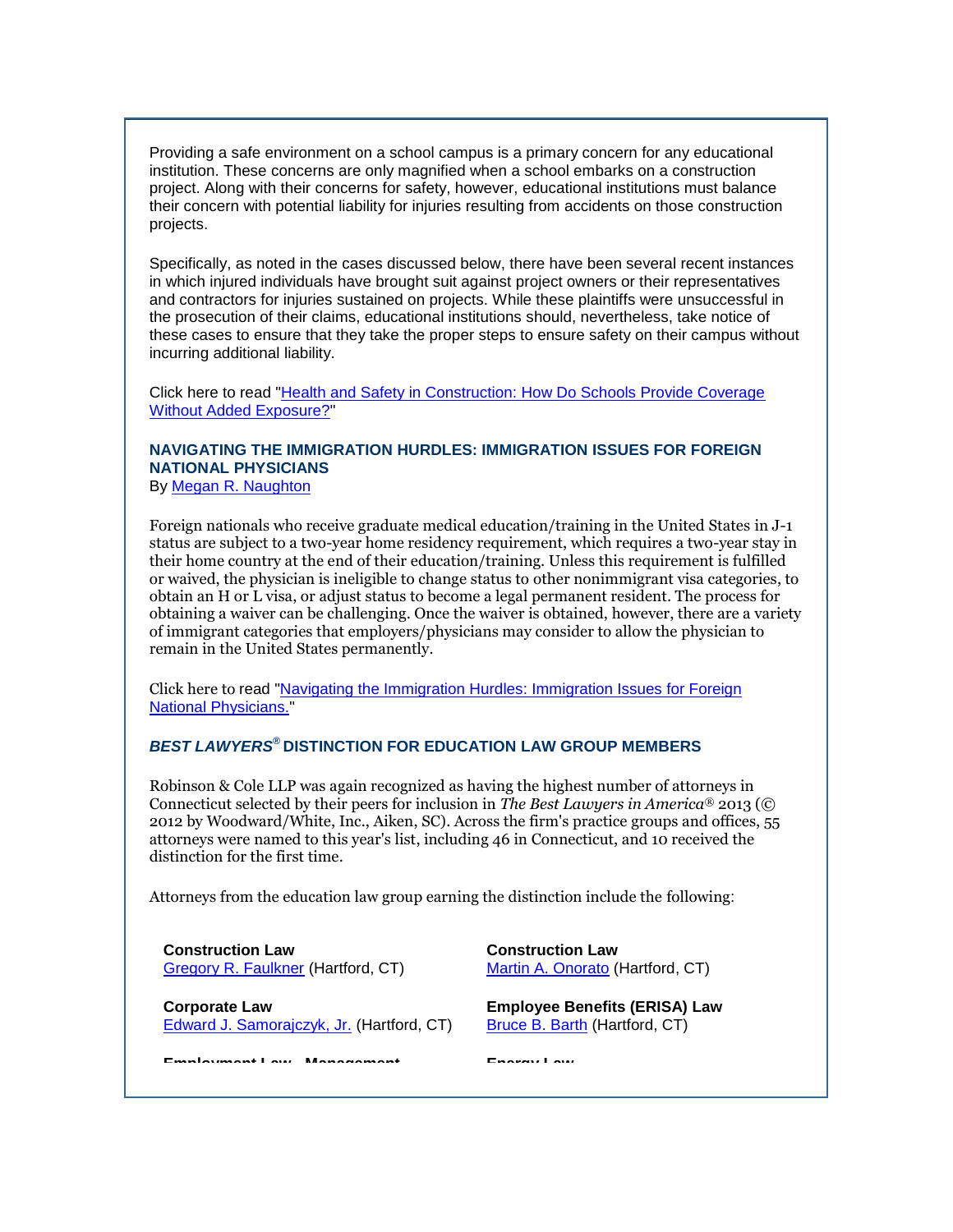**Environmental Law** [Pamela K. Elkow](http://cl.exct.net/?ju=fe2e17757461037b741071&ls=fde61d797263037f7c157477&m=fefb1671756c0d&l=fec811727763027c&s=fe25167675620c7c721078&jb=ffcf14&t=) (Stamford, CT)

**Labor Law - Management** [Alice E. DeTora](http://cl.exct.net/?ju=fe2a17757461037b741174&ls=fde61d797263037f7c157477&m=fefb1671756c0d&l=fec811727763027c&s=fe25167675620c7c721078&jb=ffcf14&t=) (Hartford, CT)

**Land Use and Zoning Law** [Brian R. Smith](http://cl.exct.net/?ju=fe2b17757461037b741272&ls=fde61d797263037f7c157477&m=fefb1671756c0d&l=fec811727763027c&s=fe25167675620c7c721078&jb=ffcf14&t=) (Hartford, CT)

**Securities/Capital Markets Law** [Edward J. Samorajczyk, Jr.](http://cl.exct.net/?ju=fe2c17757461037b741172&ls=fde61d797263037f7c157477&m=fefb1671756c0d&l=fec811727763027c&s=fe25167675620c7c721078&jb=ffcf14&t=) (Hartford, CT)

**Trademark Law** [Jacqueline Pennino Scheib](http://cl.exct.net/?ju=fe2a17757461037b741273&ls=fde61d797263037f7c157477&m=fefb1671756c0d&l=fec811727763027c&s=fe25167675620c7c721078&jb=ffcf14&t=) (Hartford, CT)

[Alice E. DeTora](http://cl.exct.net/?ju=fe2a17757461037b741174&ls=fde61d797263037f7c157477&m=fefb1671756c0d&l=fec811727763027c&s=fe25167675620c7c721078&jb=ffcf14&t=) (Hartford, CT) [Kenneth C. Baldwin](http://cl.exct.net/?ju=fe2717757461037b741177&ls=fde61d797263037f7c157477&m=fefb1671756c0d&l=fec811727763027c&s=fe25167675620c7c721078&jb=ffcf14&t=) (Hartford, CT)

**Information Technology Law** [Kathleen M. Porter](http://cl.exct.net/?ju=fe2d17757461037b741270&ls=fde61d797263037f7c157477&m=fefb1671756c0d&l=fec811727763027c&s=fe25167675620c7c721078&jb=ffcf14&t=) (Boston, MA)

**Land Use and Zoning Law** [Michael S. Giaimo](http://cl.exct.net/?ju=fe2c17757461037b741271&ls=fde61d797263037f7c157477&m=fefb1671756c0d&l=fec811727763027c&s=fe25167675620c7c721078&jb=ffcf14&t=) (Boston, MA)

**Litigation - Construction** [Gregory R. Faulkner](http://cl.exct.net/?ju=fe2b17757461037b741775&ls=fde61d797263037f7c157477&m=fefb1671756c0d&l=fec811727763027c&s=fe25167675620c7c721078&jb=ffcf14&t=) (Hartford, CT)

**Securities Regulation** [Edward J. Samorajczyk, Jr.](http://cl.exct.net/?ju=fe2c17757461037b741172&ls=fde61d797263037f7c157477&m=fefb1671756c0d&l=fec811727763027c&s=fe25167675620c7c721078&jb=ffcf14&t=) (Hartford, CT)

#### <span id="page-2-0"></span>**FIRM NEWS & NOTES**

R&C intellectual property partner [Jacqueline Pennino Scheib](http://cl.exct.net/?ju=fe2a17757461037b741273&ls=fde61d797263037f7c157477&m=fefb1671756c0d&l=fec811727763027c&s=fe25167675620c7c721078&jb=ffcf14&t=) and accountant Frank Milone of Fiondella Milone & LaSaracina moderated a panel discussion, "University Resources as a Catalyst for Development and Investment in New Technology," on Thursday, October 11, 2012, at the University of Connecticut Graduate Business Learning Center in Hartford. Administrators from the University of Connecticut, the University of Massachusetts at Amherst, and Yale University discussed how entrepreneurs and investor groups can leverage student entrepreneurship, university research, resources, and platforms to facilitate economic development.

Construction partner [Gregory R. Faulkner](http://cl.exct.net/?ju=fe2b17757461037b741775&ls=fde61d797263037f7c157477&m=fefb1671756c0d&l=fec811727763027c&s=fe25167675620c7c721078&jb=ffcf14&t=) attended the 52nd annual conference of the National Association of College and University Attorneys (NACUA) in Chicago from June 27 to June 30, 2012. NACUA educates attorneys and administrators about legal issues on campuses and provides continuing legal education to higher education counsel.

Real estate partner [Garry C. Berman](http://cl.exct.net/?ju=fe2917757461037b741274&ls=fde61d797263037f7c157477&m=fefb1671756c0d&l=fec811727763027c&s=fe25167675620c7c721078&jb=ffcf14&t=) and construction partners [Martin A. Onorato](http://cl.exct.net/?ju=fe2d17757461037b741171&ls=fde61d797263037f7c157477&m=fefb1671756c0d&l=fec811727763027c&s=fe25167675620c7c721078&jb=ffcf14&t=) and Gregory [R. Faulkner](http://cl.exct.net/?ju=fe2b17757461037b741775&ls=fde61d797263037f7c157477&m=fefb1671756c0d&l=fec811727763027c&s=fe25167675620c7c721078&jb=ffcf14&t=) attended the tenth annual HEREL (Higher Education Real Estate Lawyers) Conference on October 25 and 26, 2012, at Duke University, Durham, North Carolina. HEREL is an organization of lawyers committed to providing continuing legal education opportunities for attorneys who practice real estate and construction law at higher education institutions.

The annual WALKS scholarship luncheon was held on October 16, 2012, at the Hilton Hartford Hotel. WALKS (an acronym for Westminster School, Avon Old Farms School, Loomis Chaffee School, Kingswood-Oxford School, and Suffield Academy) was created over 50 years ago to provide students from Greater Hartford with an opportunity to attend one of its five member schools. Students with limited financial resources who possess the talent, energy, and commitment to achieve success in a competitive academic environment are honored each year at the luncheon. R&C business partner, [Edward J. Samorajczyk, Jr.,](http://cl.exct.net/?ju=fe2c17757461037b741172&ls=fde61d797263037f7c157477&m=fefb1671756c0d&l=fec811727763027c&s=fe25167675620c7c721078&jb=ffcf14&t=) is a member of the 2012-2013 WALKS Advisory Board.